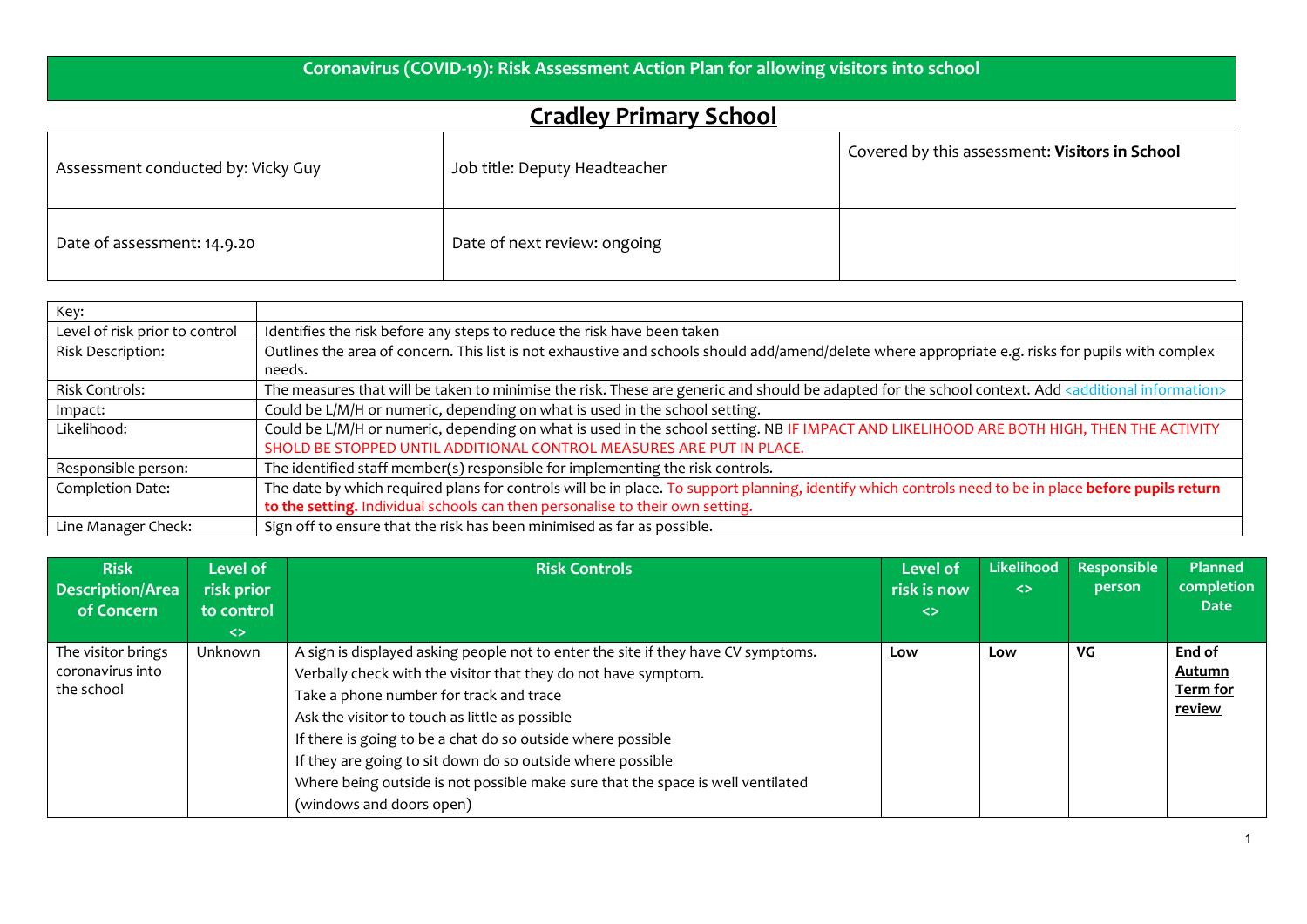| <b>Description/Area</b><br>risk prior<br>risk is now<br>of Concern<br>to control<br>$\leftrightarrow$<br>$\leftrightarrow$<br>Ask them not to make their own drinks<br>Only enter rooms which need to be in order for the visit to be successful<br>Ask the visitor to wash their hands or put on anti-bac as they enter the school.<br>Stay 2m away as much as possible<br>Wash anything that the visitor needs to touch<br>When signing them in do not give them a pass give them a sticker instead                                                                                                                                                                                                                                                                                                                                                                                                                                                                                                                                                                                                                                                                                                                                                                                                                                                                                                                                                                                                                                                   | $\leftrightarrow$ | person    | completion<br><b>Date</b>              |
|---------------------------------------------------------------------------------------------------------------------------------------------------------------------------------------------------------------------------------------------------------------------------------------------------------------------------------------------------------------------------------------------------------------------------------------------------------------------------------------------------------------------------------------------------------------------------------------------------------------------------------------------------------------------------------------------------------------------------------------------------------------------------------------------------------------------------------------------------------------------------------------------------------------------------------------------------------------------------------------------------------------------------------------------------------------------------------------------------------------------------------------------------------------------------------------------------------------------------------------------------------------------------------------------------------------------------------------------------------------------------------------------------------------------------------------------------------------------------------------------------------------------------------------------------------|-------------------|-----------|----------------------------------------|
|                                                                                                                                                                                                                                                                                                                                                                                                                                                                                                                                                                                                                                                                                                                                                                                                                                                                                                                                                                                                                                                                                                                                                                                                                                                                                                                                                                                                                                                                                                                                                         |                   |           |                                        |
|                                                                                                                                                                                                                                                                                                                                                                                                                                                                                                                                                                                                                                                                                                                                                                                                                                                                                                                                                                                                                                                                                                                                                                                                                                                                                                                                                                                                                                                                                                                                                         |                   |           |                                        |
| Ask them to stay with the designated person the whole time or in their designated<br>space<br>If the visitor needs to use any school resources supply them with spray and ask them to<br>wipe anything down afterwards<br>If the visitor is coming into do a sports club, ask them to remain outside and wait for the<br>children, do not ask them to support the children changing<br>The visitor the<br>A sign is displayed asking people not to enter the site if they have CV symptoms.<br>Unknown<br><b>Low</b><br>school catches<br>Take a phone number for track and trace<br>coronavirus from<br>Be sure that no one with CV symptoms is on site<br>the school<br>Ask the visitor to wear a mask if they would like to<br>If it is a show round, ask the visitor if they would like the person showing them round to<br>wear a mask<br>Person greeting the visitor washes hands or sanitises before show round<br>Ask the visitor to touch as little as possible<br>Do not offer a drink<br>If there is going to be a chat do so outside where possible<br>If they are going to sit down do so outside where possible<br>If being outside is not possible make sure that the area is well ventilated<br>If possible wait until that the children have left the premises before inviting the visitor in<br>Only enter rooms which need to be in order for the visit to be successful<br>Stay 2m away as much as possible<br>If it is possible for the visit to take place without the visitor entering the building ask<br>them to stay outside. | <b>Low</b>        | <b>VG</b> | End of<br><u>Autumn</u><br><u>Term</u> |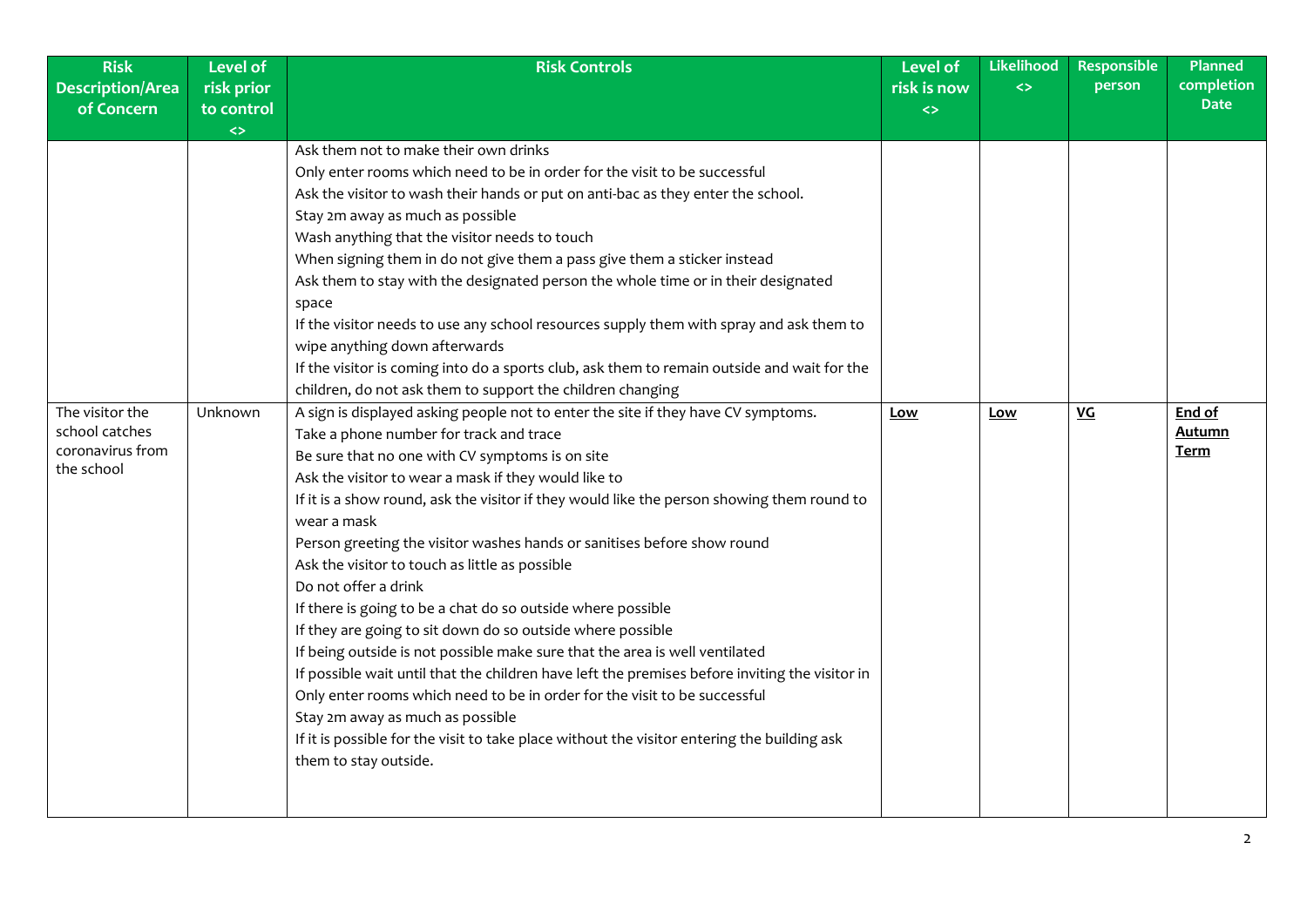| <b>Risk</b><br><b>Description/Area</b>                          | <b>Level of</b><br>risk prior | <b>Risk Controls</b>                                                                                                                                                                                                                                                                                                                                                                                                                                                                                                                                                                                                                                                                                                                                                                                                                             | <b>Level of</b><br>risk is now | Likelihood<br>$\leftrightarrow$ | <b>Responsible</b><br>person | <b>Planned</b><br>completion           |
|-----------------------------------------------------------------|-------------------------------|--------------------------------------------------------------------------------------------------------------------------------------------------------------------------------------------------------------------------------------------------------------------------------------------------------------------------------------------------------------------------------------------------------------------------------------------------------------------------------------------------------------------------------------------------------------------------------------------------------------------------------------------------------------------------------------------------------------------------------------------------------------------------------------------------------------------------------------------------|--------------------------------|---------------------------------|------------------------------|----------------------------------------|
| of Concern                                                      | to control                    |                                                                                                                                                                                                                                                                                                                                                                                                                                                                                                                                                                                                                                                                                                                                                                                                                                                  | $\leftrightarrow$              |                                 |                              | <b>Date</b>                            |
| COVID to be<br>spread through<br>music lessons                  | $\langle \rangle$<br>Unknown  | saxophone end to be covered with cloth covering & secured with elastic band<br>Groups to sit 2m apart where not in the same class<br>Clean area between children/groups<br>Children bring their own instruments<br>If music is shared it should only be touched by the owner                                                                                                                                                                                                                                                                                                                                                                                                                                                                                                                                                                     | Low                            | Low                             | <b>VG</b>                    | End of<br><b>Autumn</b><br>Term        |
|                                                                 |                               | Children to wash their hands before and after lessons<br>Children are able to hum tunes but not sing<br>If pupil's instruments need to be tuned and they can't do it themselves wear disposable<br>gloves and remove safely into another bag for me to bin at home, followed by hand<br>sanitiser.<br>Clean piano keys before and after I demonstrate something.<br>Do not lend out spare music.<br>Use email to write down what pupils need to do/parents comments etc.<br>Teach all pupils from one year bubble first, before moving onto another                                                                                                                                                                                                                                                                                              |                                |                                 |                              |                                        |
| Covid to be spread<br>through sports<br>lessons with a<br>coach | unknown                       | Coach to use hand sanitiser at regular intervals<br>Coach to sanitise all resources being used before session<br>Coach to not support children changing<br>Children bring their own clothes in from home to change into which can then be worn<br>straight home after the session.<br>Coach to remain outside throughout visit (where possible)<br>Sanitise equipment if any child touches it by accident<br>Sanitise equipment after the club<br>Any bibs that are used will be washed for each session, once a child receives a bib they<br>will not change.<br>Cones will be placed out in a line, 2m apart. During breaks in the session, children will go<br>to a cone to have a drink.<br>Children will be encouraged to not touch equipment with their hands.<br>All equipment to be disinfected before, during (where needed) and after. | <b>Low</b>                     | Low                             | $VG$                         | End of<br><b>Autumn</b><br><b>Term</b> |